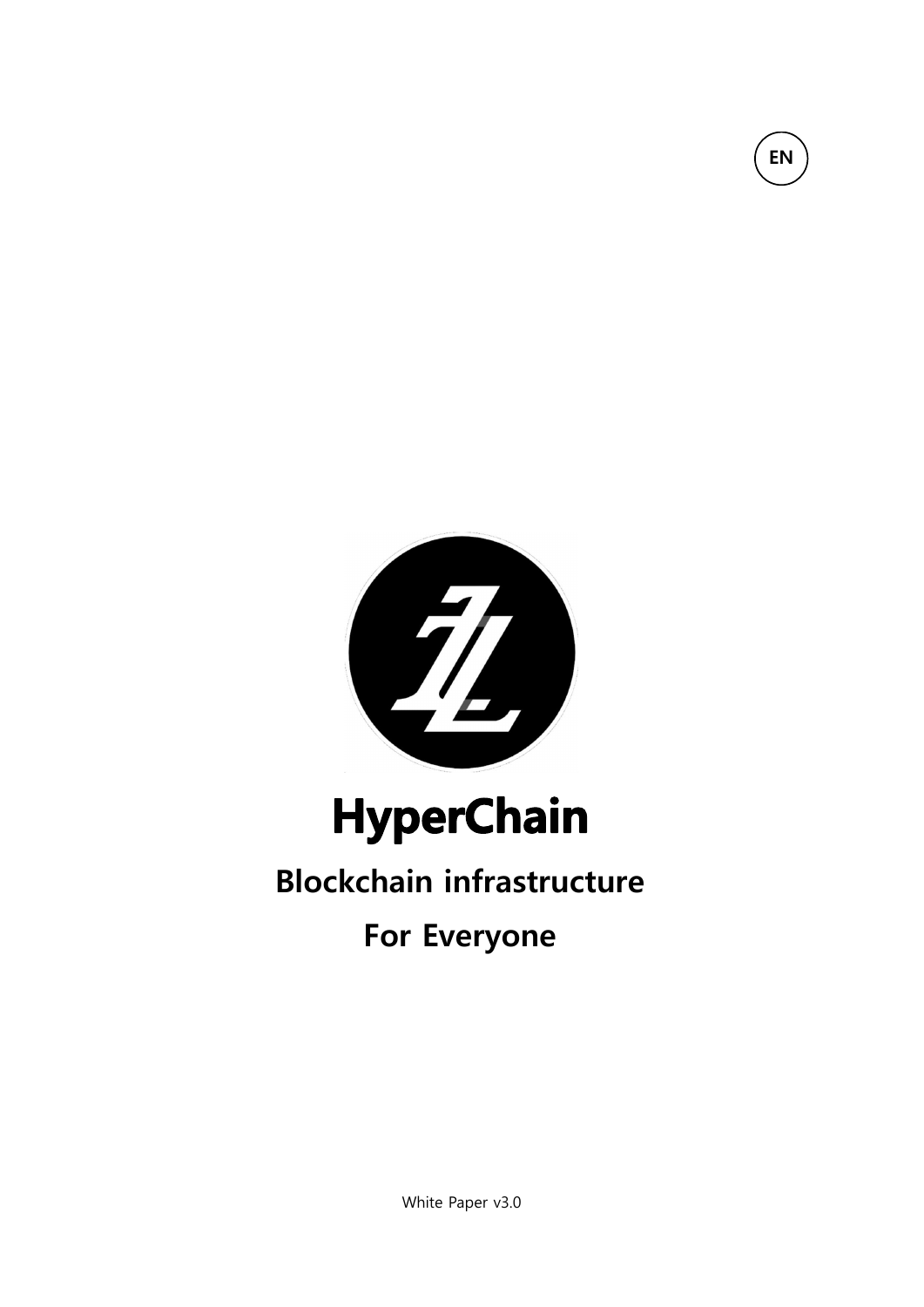#### Abstract

 This document uses Proof of Activity (POA) to verify events caused by actions and introduces blockchains based on them. POA is used in the HyperChain ecosystem to calculate the contribution of operation generated by the actions of participants and to distribute reasonable rewards. BlockChain networks participating in HyperChain network configuration can all be expressed within HyperChain by configuring appropriate interfaces. This means that an independent blockchain network can evolve by configuring its own protocol in addition to the Connect Protocol and modifying it on its own.

In other words, HyperChain's goal is to build an easy-to-use infrastructure for the popularization of Blockchain. This will bridge the gap between the cryptocurrency market and consumers, removing barriers to access, bringing it into the mainstream by helping the general public trust and understand what we believe is the future of Blockchain.

The contents below assume that we basically know about general BlockChain protocols and encryption such as Bitcoin.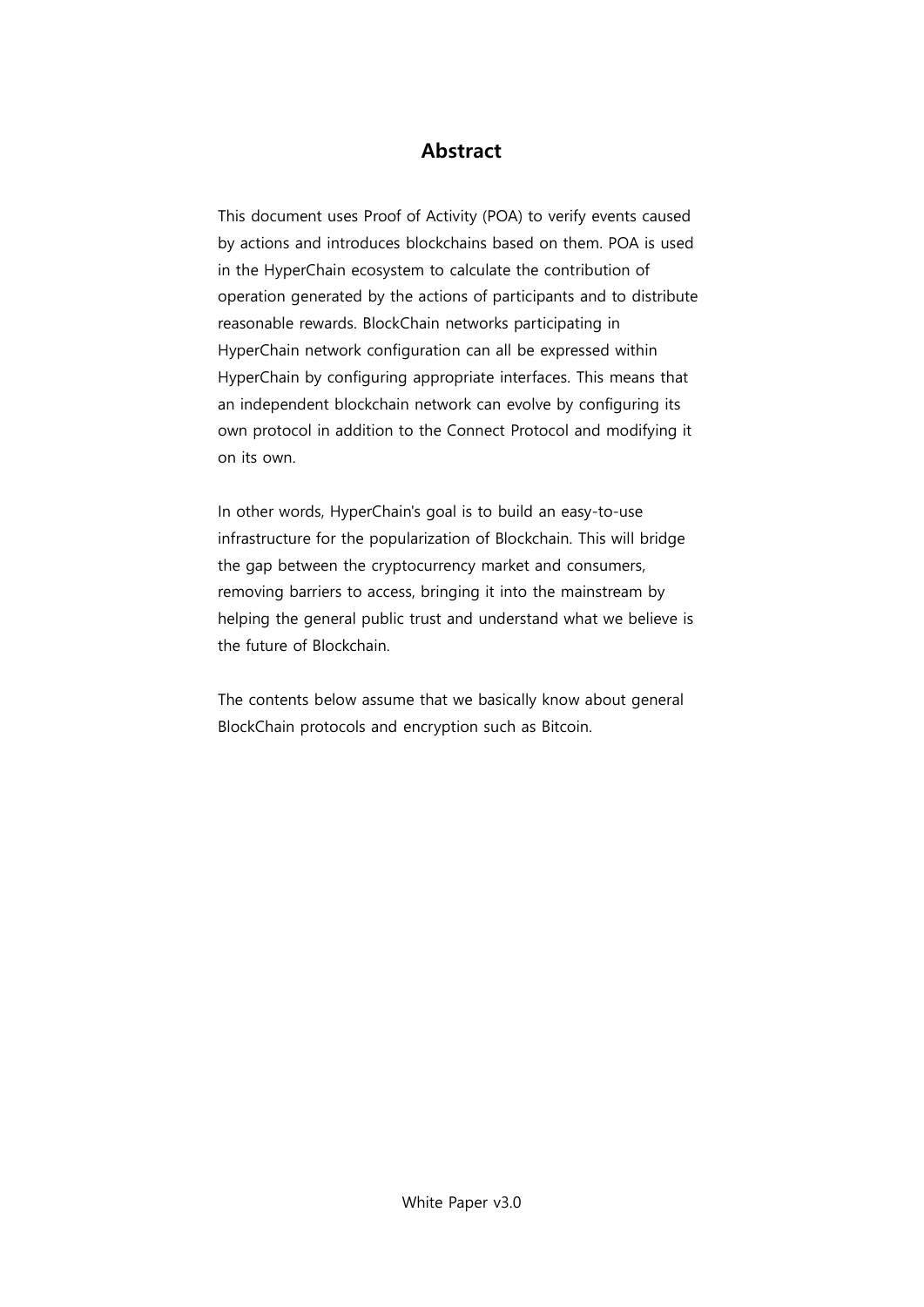#### **Contents**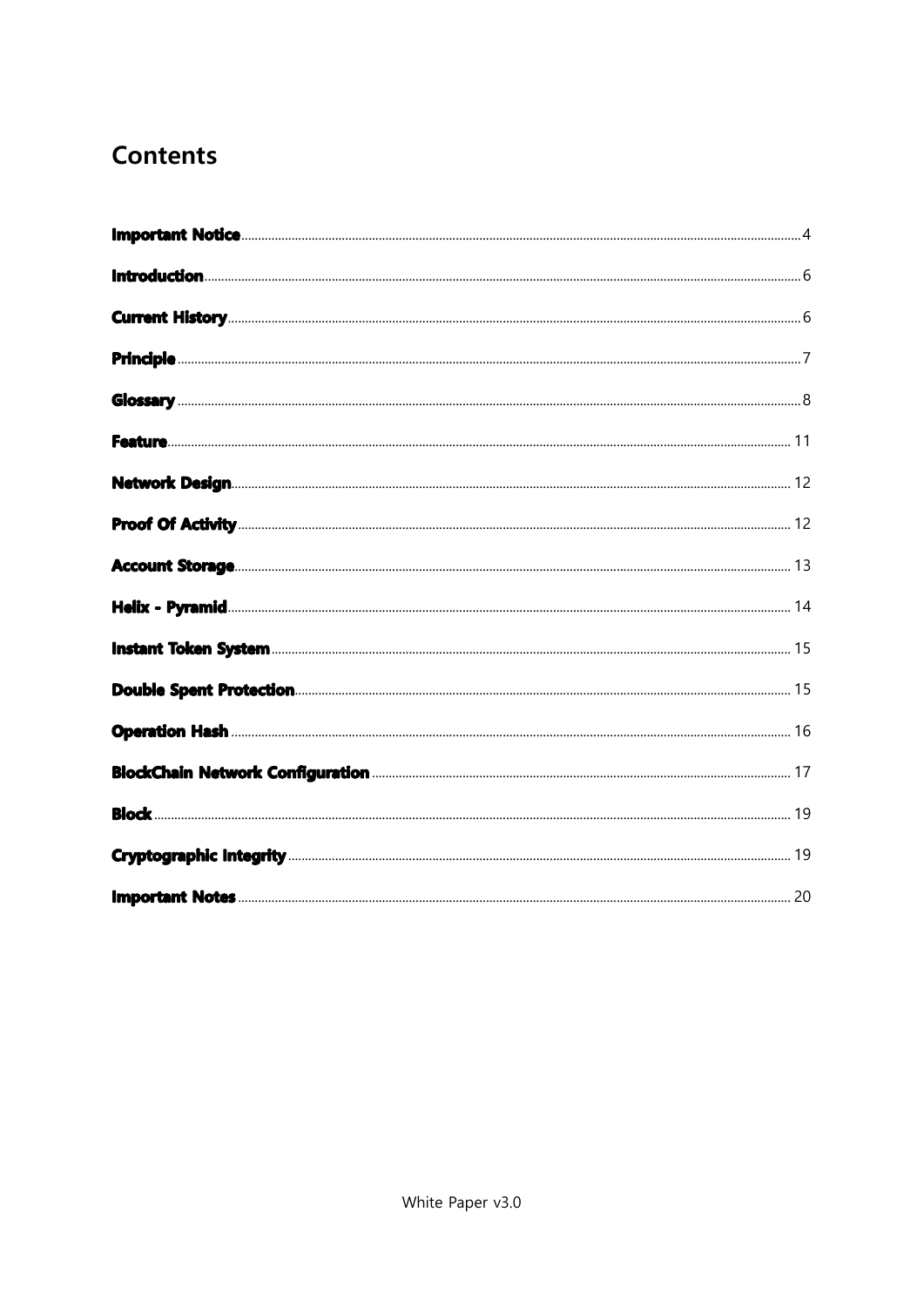# Important **Notice**

HyperChain's digital coins (hereinafter referred to as "SNC") are not intended to constitute securities, units of collective investment schemes, or other capital market instruments as defined in accordance with the Securities and Futures Act (Cap. 289).

SNC does not grant you any ownership or other interest in the teams, companies, etc. related to the HyperChain project.

Nothing in this whitepaper should be treated or understood as a guarantee or promise as to how HyperChain's business or SNC will develop or the usefulness or value of the Coins. This white paper outlines the current plan that can be changed depending on the situation. All statements regarding future events are based on the HyperChain project team's analysis of the issues described in this white paper. That analysis may turn out to be erroneous.

The HyperChain Economy may not materialize, or if it fails, it may not be possible to recover the amount paid for the SNC.

The content of this white paper is not intended to be a sales proposal or purchase recommendation by SNC.

This white paper is provided to provide information about HyperChain's SNC Economy and features, and to receive feedback and opinions.

According to this white paper, no one is obligated to enter into any contract or binding legal undertaking in relation to the sale or purchase of SNC.

This White Paper or any part of this White Paper may not be taken or transmitted to any country where distribution is prohibited or restricted.

The contents of this white paper cannot be conveyed without including "Important Notes".

In case of unauthorized use or distribution in relation to this white paper, civil and criminal actions may be taken in accordance with relevant laws.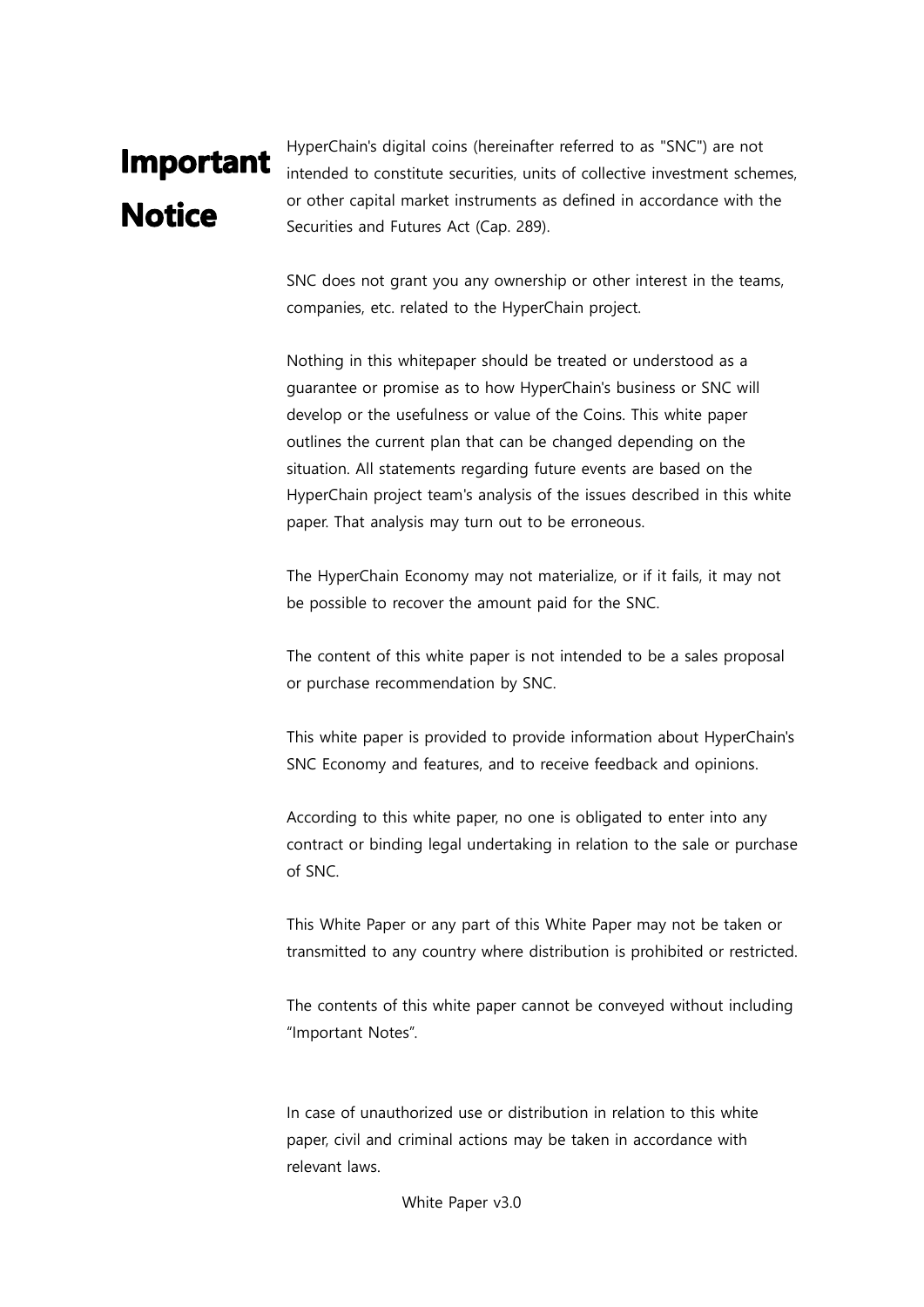We recommend that you use this white paper only for reference purposes to plan and vision.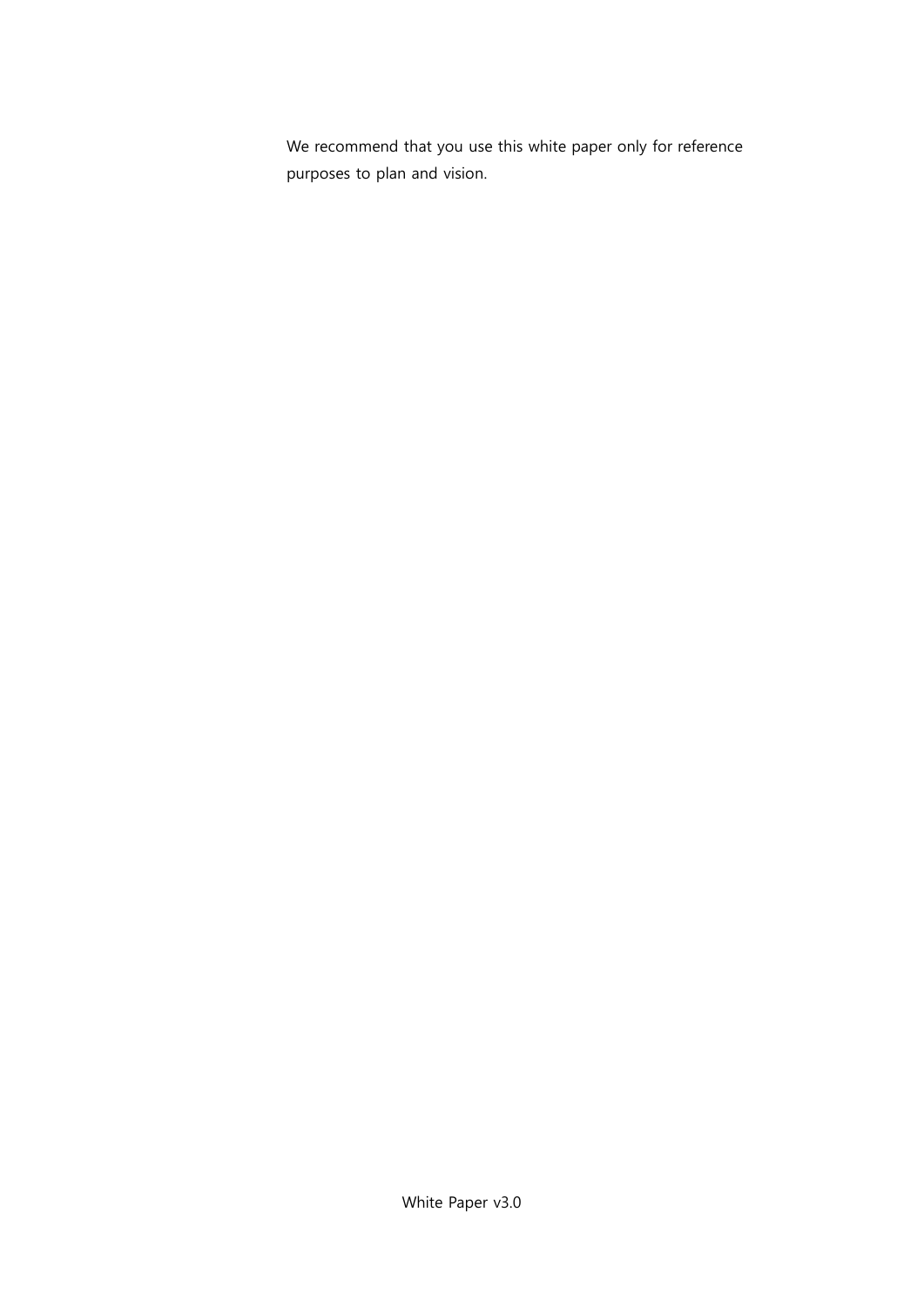### **Introduction**

The well-known Blockchain is an implementation of a fault-tolerant replication state machine. Currently, each of these publicly known Blockchains has limitations for various reasons. HyperChain is a BlockChain that is solving the limitations of these existing BlockChains. HyperChain's main focus is solving the "scalability problem". Various BlockChain projects are adding a lot of additional content as well as the initial project goals. As a result, it is becoming a BlockChain that is progressing differently from what was initially intended, and even the phenomenon of the BlockChain project being terminated.

HyperChain provides and supports the Connect Protocol that connects BlockChain networks to overcome the limitations of BlockChain's expansion and develops its own protocol with its own content.

For the smooth agreement of these BlockChain networks, Proof Of Activity (POA) was presented, and POA is designed to define sequence and type and create ledger in Operation according to action(in HyperChain, it is called Operation under the concept of expandable transaction).

All networks participating in HyperChain are expected to be able to proceed depending on the order of operation of the wallet recorded in the ledger.

### **Current History**

On August 15, 2018, the HyperChain Team published a white paper describing Proof Of Activity, a technology that validates and trusts behavior. Each action has a sequence number as a nOperation, and it can be determined in the order of the sequence number to see who takes precedence, so computers that do not trust each other simplify mutual synchronization. As a result of this simple synchronization, the network can be very fast, limited only by the network bandwidth.

When HyperChain was released as TestNet Ver.0 in 2018, it was confirmed that other blockchain projects at the time were struggling to process more than 15-30 transactions per second. Therefore, in HyperChain TestNet Ver.0, many tests were performed through communities, social media (SNS), online markets, etc. as an initial POA (Proof Of Activity) mechanism. With the

White Paper v3.0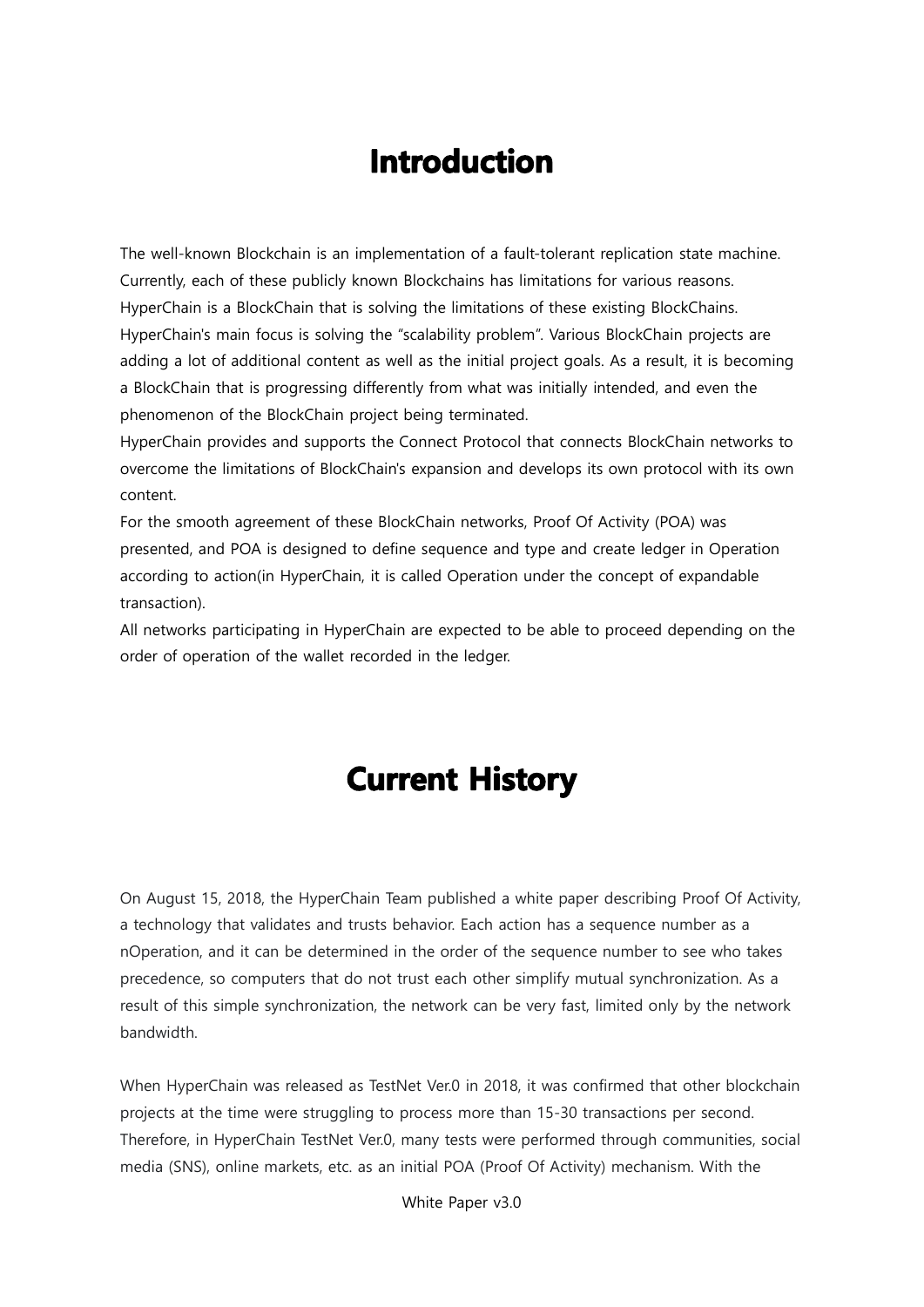participation of various users, we proceeded to enable more stable and faster processing such as 1 second of Block Time and instant transaction.

With this development progress, HyperChain released MainNet Ver1.0, a stable version of TestNet, on June 15, 2020, and started a full-scale HyperChain project. HyperChain Ver1.0 applies the Instant Token System to solve the token code and security problems of fragmented DAPP by easily composing the token ecosystem by anyone, and strengthening the security by applying the block of the Helix-Pyramid structure. In addition, a multi-layered architecture was introduced to speed up processing and facilitate participation.

On July 5, 2021, HyperChain Ver2.0 was released with a stable version of a multi-layered architecture and an independent blockchain network and interconnection. The main feature of HyperChain Ver2.0 is that a blockchain with mutually independent networks connects one or more networks to perform mutual verification. With the release of HyperChain Ver2.0, anyone can quickly proceed with the block chain constituting the main network, and the goal of HyperChain, "Everyone Can Enjoy," has been partially realized.

For more stable processing, HyperChain Dev Team went through numerous discussions and released a dramatically improved version of HyperChain Ver3.0 on January 1, 2022 regarding the verification and processing of nOperation. Super Network, Speed Network, and Smart Network (3S), the core of the Triple Core applied to Ver3.0, implements a sharing economy ecosystem in which users grow together according to HyperChain's slogan.

### **Principle**

HyperChain 3.0 Triple Core has three principles to construct an easily accessible infrastructure for the popularization of Blockchain.

Everyone can enjoy

Users do not need a deep understanding of various concepts such as public and private blockchains. We dream of popularizing blockchain by building an infrastructure that anyone can easily access and realize their ideas to their heart's content.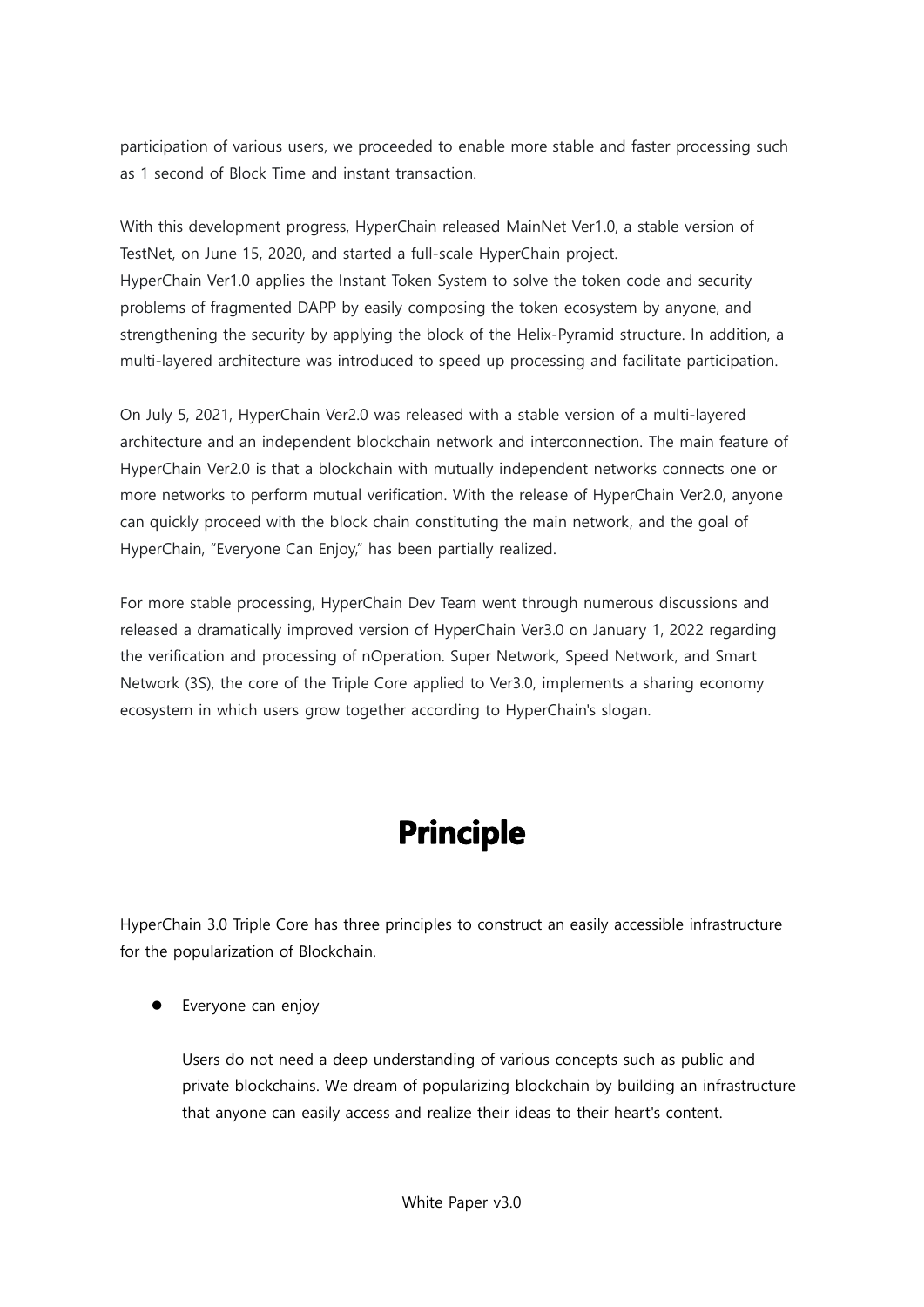Let's grow together

This principle is inspired by the concept of the sharing economy. The principle of the sharing economy refers to economic activities recognizing the fact that goods are leased and used with each other rather than owned. Platform businesses based on such a sharing economy are being serviced in various forms, and HyperChain also wants to build a blockchain ecosystem where all users become owners of the platform and share the profits generated. In other words, the HyperChain is the MainNet that connects the blockchain with an independent network.

Fast-Easy-High Security

The chain must guarantee a minimum block creation time of 1 second, instant transaction completion, process a minimum of 5,000 TPS, and not incur high transaction fees that exceed the required cost. In addition, transaction fees must be stable. HyperChain provides stronger security in the form of a multi-chain (1-4-3) rather than a simple block connection based on the Helix-Pyramid structure, and the processing speed of 30,000 cases has been tested. It is evolving to theoretically handle more than 100,000 cases.

### **Glossary**

The following terms are used throughout the document.

- Hash A digital fingerprint of a sequence of bytes.
- dApp Decentralized application.
- HN HyperChain Network.
- BN BlockChain Network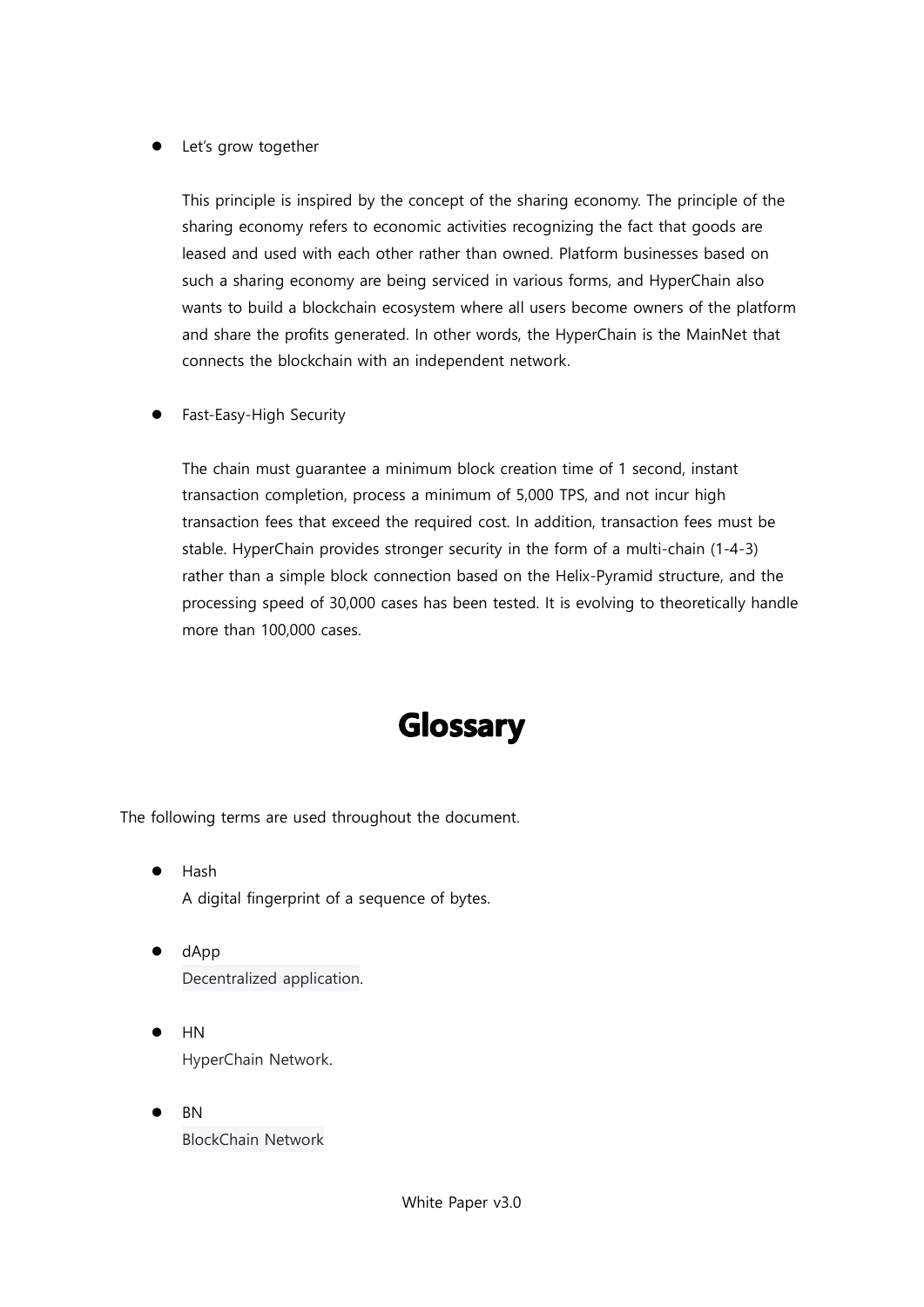Bootnode

Bootnodes that helps HNs and BNs to register themselves in the network and to discover other nodes to connect to.

 $\bullet$  SNC

SNC is the main internal transferable cryptocurrency of HyperChain and is used to pay transaction fees when creating or executing operations or when transferring SNC.

- Block reward Newly issued SNC and the sum of transaction fees used in the block.
- HMC HyperChain Mined Coin
- BMC BlockChain Mined Coin
- Operation

A transaction container that plays a role similar to that of an existing blockchain. A transaction that can do more than just value on the HyperChain Network..

Account

A record in the HyperChain ledger that either holds data or is an executable program. Addressable by a key, often referred to as a public key or pubkey.

The key may be one of:

- secp256k1
- secp384r1
- sect283k1
- secp521r1

#### Account Owner

The address of the program that owns the account. Only the owning program is capable of modifying the account.

Block

It is a set of contiguous entries in the ledger. It has a 1-4-3 structure.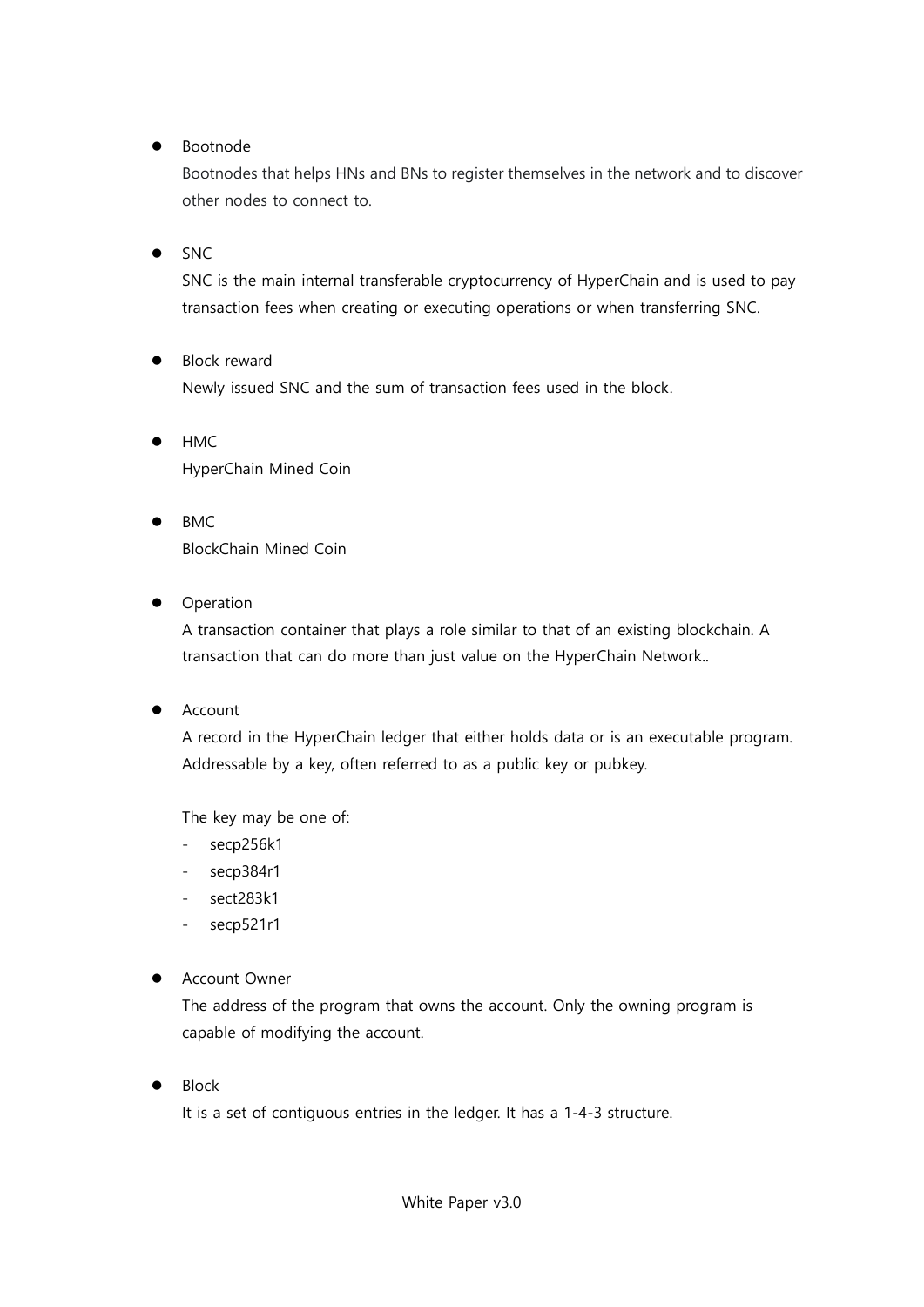- **•** Blockhash A unique value hash that identifies a record block.
- Block height The number of blocks beneath the current block.
- Genesis block The  $0 \sim 4$  block in the chain.
- Keypair A public key and corresponding private key for accessing an account.
- Private key The private key of a keypair.
- Public key(pubkey) The public key of a keypair.
- Signature A signature of R and S. Each operation must have at least one signature.
- Token Assets made with Instant Token System.
- Coin A minable crypto cuerrency registered when an independent network is formed.
- Wallet A collection of keypairs that allows users to manage their funds.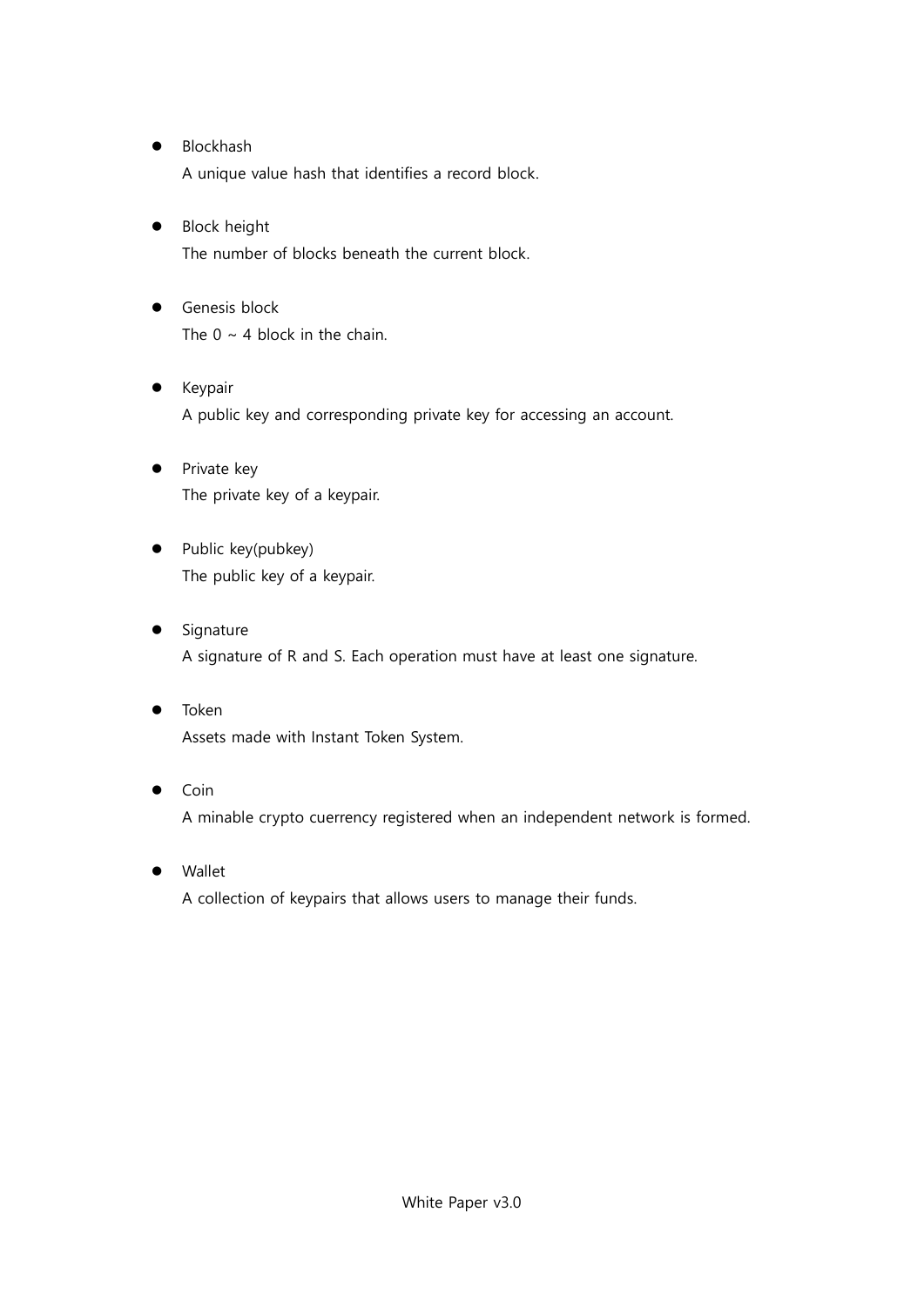### **Feature**

- High Speed and Low Costs It is transmitted immediately without delay and does not charge high costs for transmission.
- **•** Fair Deals Only HyperChain supports fair and transparent transactions between each blockchain.
- Protection From Attack On a blockchain platform, every user account is independent. It is protected from attack.
- **•** Cost Effective Scale economy through decentralization leading to significant decrease in transaction fees.
- Blockchain Connection Participating block chains can be interlinked and can be used as a single platform.
- **•** Easy Entry and Fair Competition It is easy to participate in Blockchain and operate the network, and through the selection and support of users participating in the HyperChain Network, the Blockchain Networks can compete fairly.
- **•** Various Platforms

It can be used equally on multiple platforms with a single account system and operation system.

#### • Real-Time Operation

Operations created in the connected chain are verified and processed in real time through PoA (Proof Of Activity) and Helix-Pyramid.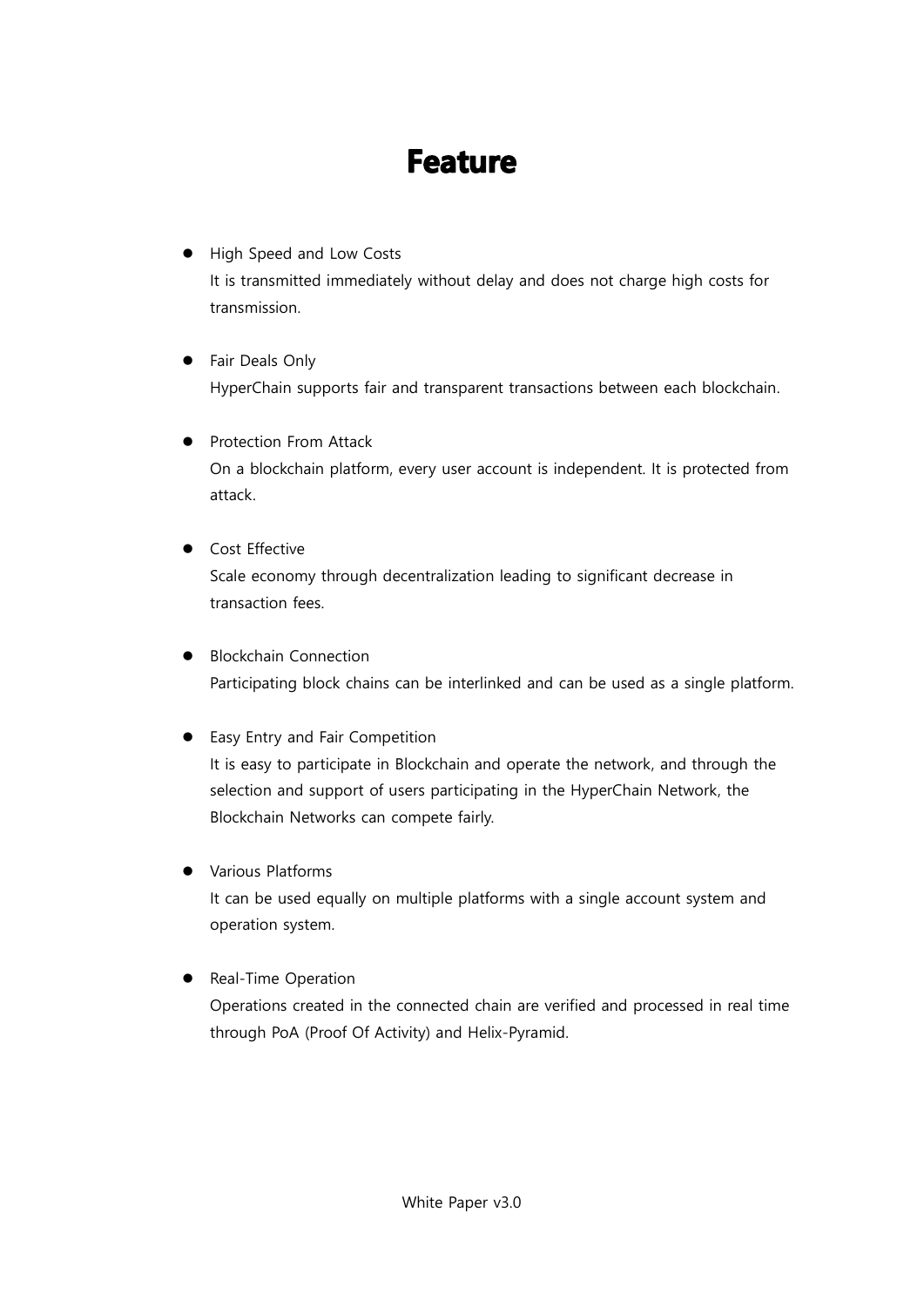### **Network Design**

The network constituting the HyperChain Connect Protocol is composed of the Chain Network constituting the system and the Blockchain Network that has an independent protocol. In the Chain Network, according to the amount of activity, the system leader is designated and ready to record blocks, and in the rest of the network, the generated operations are verified and provided as a leader network. Operations that have reached the leader network and have been verified can be efficiently processed by other networks by allocating the sequence number (opblock) of the operation to be recorded in the block. Run Operation in the current state stored in RAM and propagate the final state to another Chain Network. Check the final state in the chain network, and propagate to the entire network.

 When the chain is not split, there is one system leader on the network at the same time. Nodes constituting each Chain Network have at least the specified minimum hardware specifications and can be elected as system leaders. Election of system leaders is carried out through POS based on staking and POA based elections according to the amount of network activity when participating in Chain Network.

# **Proof Of Activity**

Proof Of Activity is a method to designate the order of Events (Operations) occurring in the Account and to check the amount of activity. In order to create an operation in the account you have, you need to know the number of operations that have been created in the account so far at the time the operation is created.

In other words, by adding a value of 1 to the value of nOperation, which means the sequence number of Account, to the operation creation requirement, it must match the sequence number of the operation to be created to create an operation. In other words, it is possible to determine whether the operation created in the account is normally created before signature verification, and the order of the user's actions is guaranteed sequentially.

In addition, when the operation created by the Account is recorded, the activity activity of the Account can be judged by recording/updating the PassiveBlock (Operation receiving block) and ActiveBlock (Operation sending block) of the Account. In addition, each operation calculates an activity point called an Action Point or Stemina Point, and based on this, the amount of activity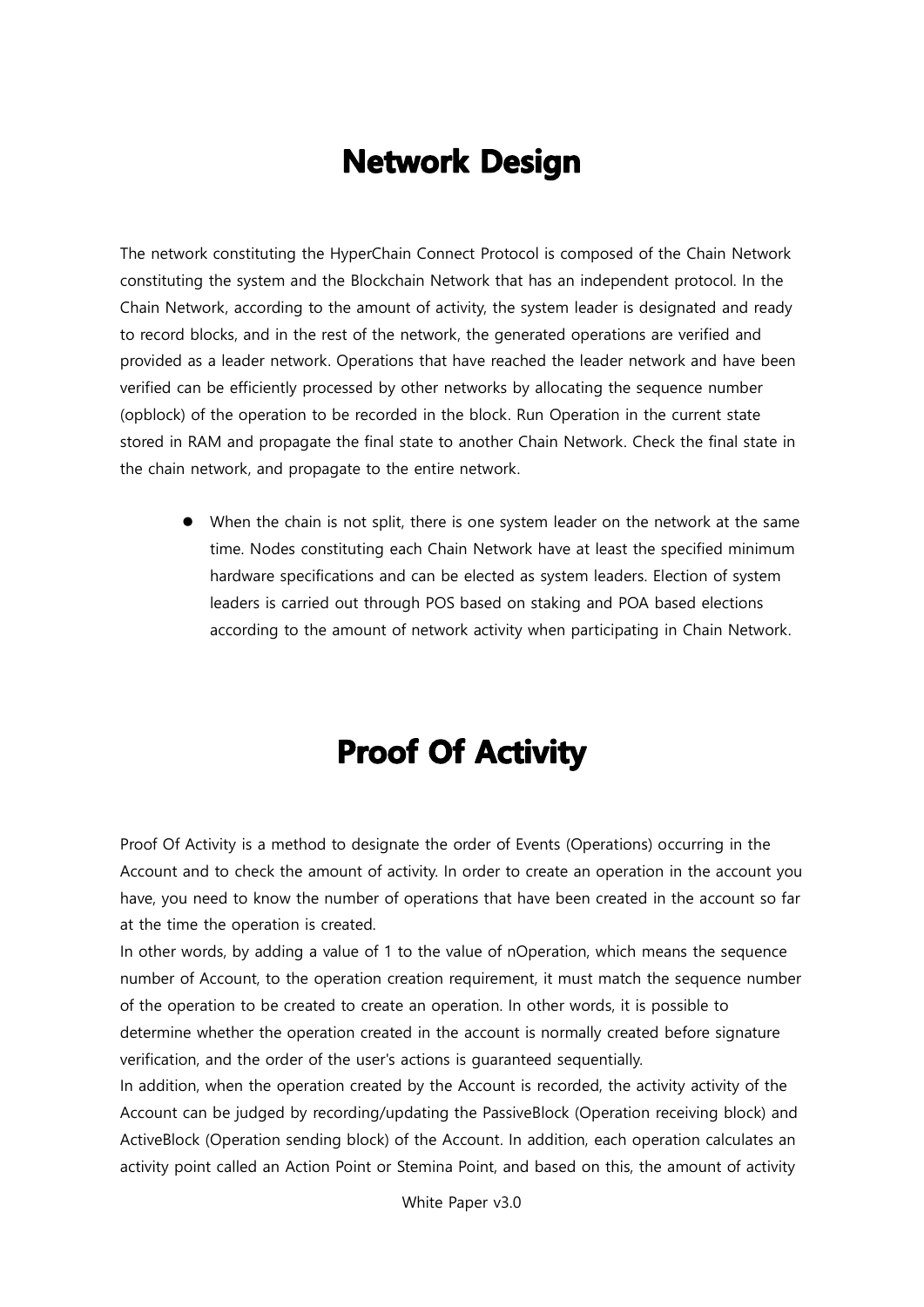in the Account is calculated more precisely.

### **Account Storage**

Account Storage is designed to operate as follows.

For Example:

| Acc. Index | Pub Key  | <b>Balance</b> | C Block  | nOperation | passBlock | actBlock |
|------------|----------|----------------|----------|------------|-----------|----------|
| 10         | PubKey   | 9              | 10       | 2          | 104       | 7        |
| 11         | PubKey   | 0              | 18       | $\Omega$   | 18        | 18       |
| 12         | PubKey   | 105            | 22       |            | 2100      | 70       |
| 13         | PubKey   | 90000          | 70       |            | 80        | 250      |
| 14         | PubKey   | 700            | 2100     | 8          | 2105      | 3333     |
| $\cdots$   | $\cdots$ | $\cdots$       | $\cdots$ | $\cdots$   | $\cdots$  | $\cdots$ |
| $n - 1$    | PubKey   | $n - 1$        | $n-1$    | $n-1$      | $n - 1$   | $n-1$    |
| n          | PubKey   | n              | n        | n          | n         | n        |

Account Storage is structurally composed of Account Segments. Each Account is divided into Index and PublicKey, and consists of the balance, the block number for which the account is activated, the number of operations created, the block that has received the latest operation, and the block that created the most recent operation. Account Storage adds a New Account Segment when Account Active Operation is created and Confirm proceeds in Block. Account storage managed in this way will play an important role in the Proof Of Activity described above. The operation created in each account is executed based on the index and public key, and it is used for quick operation processing and spam prevention. Some examples are as follows.

 When creating an operation in Account, the value of nOperation is included in the Operation object and created. By comparing the value of nOperation included in Operation with nOperation recorded in Account Storage, the creation of real-time spam using multiple nodes is restricted. By using it as a pre-processing process for verification of the generated operation, it is possible to filter the verification of meaningless operation.

White Paper v3.0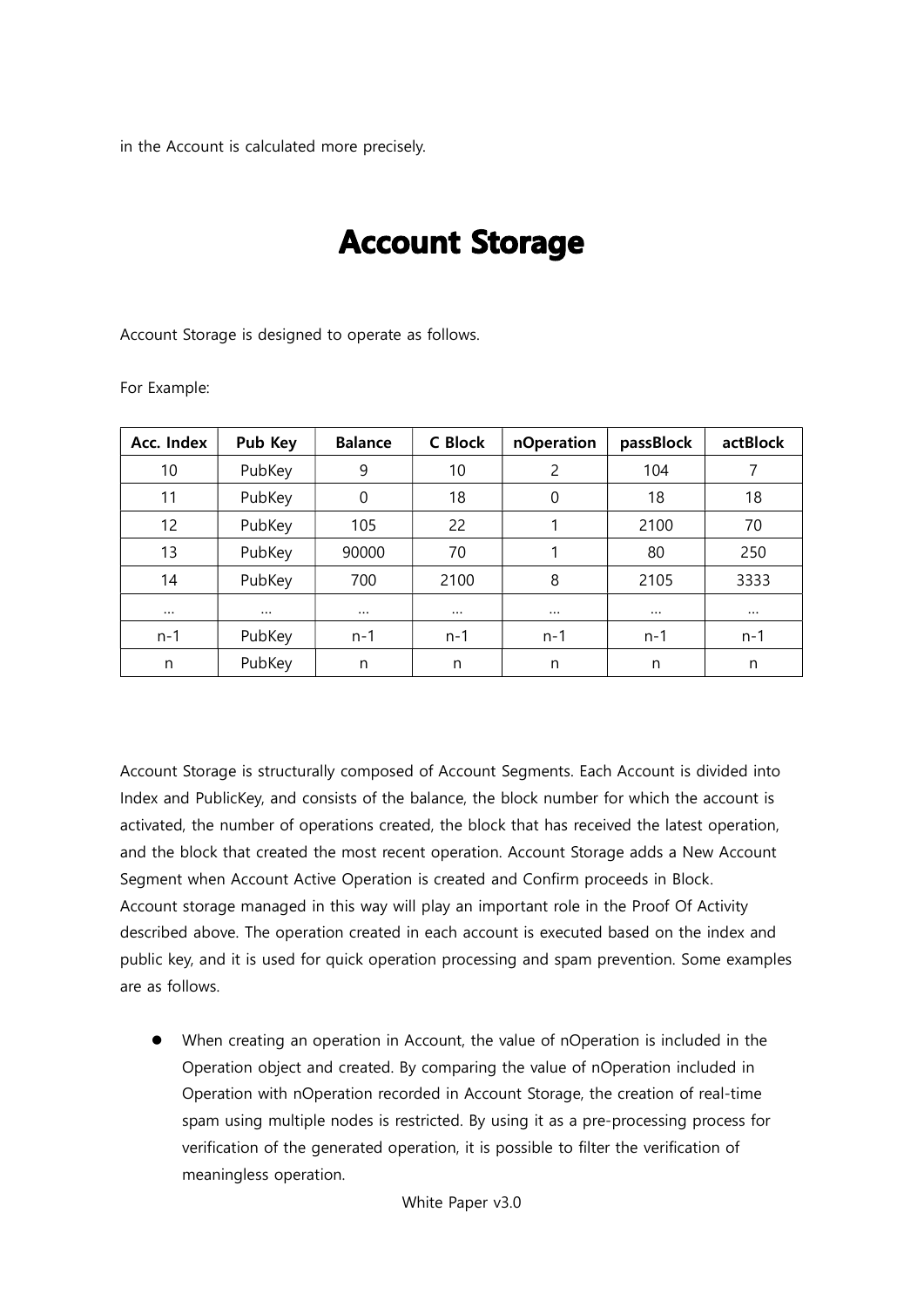- In addition, the order can be guaranteed by sequentially aligning the actions of the account based on the value of nOperation. This makes it easier to verify the signature performed in the process of verifying and processing the operation.
- Existing blockchains have a very difficult point in checking the history of the account with the blockchain system itself. Based on the contents recorded in Account Storage, it is possible to determine when the account was activated, what is the block number that received the operation, and how many operations were created in addition to the block number that sent the operation. History can be quickly checked. This means that unlike the existing BlockChain, which requires many additional elements for the BlockChain system, the BlockChain system itself can be maintained and sustained.

# **Helix - Pyramid**

Helix-Pyramid, represented by HyperChain, has three multi-connection structures, unlike the one-connection structure method of other existing blockchains..

The connection structure here refers to a structure in which blocks are connected by pointers using hash, etc., and has the characteristic of being connected to the three blocks of the previous order according to the chain mechanism that connects.

At this time, the connected chain has a multi-chain form called Helix-Pyramid. This means that HyperChain's block structure is not a simple block connection, but several blocks are connected and managed.

When Block Commit is in progress, -1, -4, and -3 hashes are verified and a caching hash is generated. This can be configured as a PAM (Point Access Method), and the configured PAM is a point used to verify the POA (Proof Of Activity) in the leader network according to HyperChain's Network Design and to determine the preferred preference of the block. This point is used to give the sequence number of operations occurring in HyperChain Network and works for fair processing of only large amounts of operations occurring in a particular Network Node or Account. This Helix-Pyramid structure is the main mechanism of HyperChain, and you can check the tech doc for more details on this part.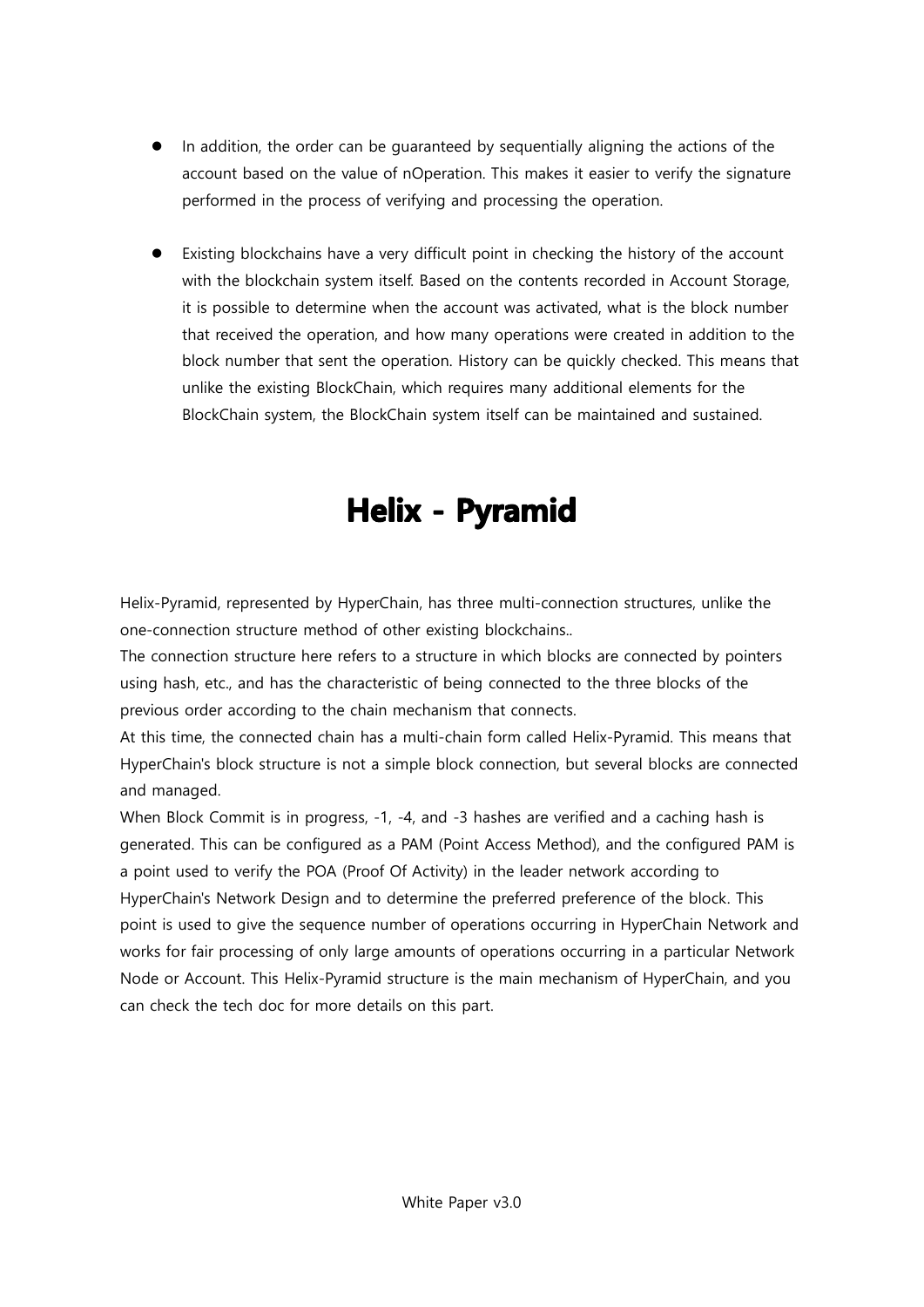### **Instant Token System**

HyperChain's Instant Token System is a system introduced in v1.0, and was introduced according to the needs of users, such as fees and production conditions, which are used for creating tokens through the existing erc20 and using only basic functions such as transmission. Basically, the Token System consists of Normal and Advance. In the case of Normal, only Token's transmission and storage functions are supported, and in the case of Advance, Token System provides preferential support for functions with needs, such as changes to Token System's owner, lock-up, time lock-up, incineration, and additional issuance. The Instant Token System is a system that is mainly used before configuring an independent BlockChain that basically constitutes HyperChain or when only the basic functions of Token are required.

### **Double Spent Protection**

One of the most important elements that make up and use BlockChain is the CryptoCurrency transfer part. The part where double spending can occur when transferring CryptoCurrency is a potential part of various blockchains.

In HyperChain, it is also used in POA (Proof Of Activity) and solves the double-spending problem through nOperation, which plays an important role in the network.

Hash of operation created in HyperChain Network (similar to txhash in other blockchains) has an order for each operation for POA processing. This order is a part called nOperation, has elements of nOperation for each account, and is used as Incremetal Value for the order of activities. This is because the operation created in each account must have a value of nOperation+1, so it is impossible to process more than one operation with the same nOperation value for the operations created in the account. This part works as a doublespending prevention.

Since this nOperation is important in HyperChain Network, it is important to understand and use it correctly.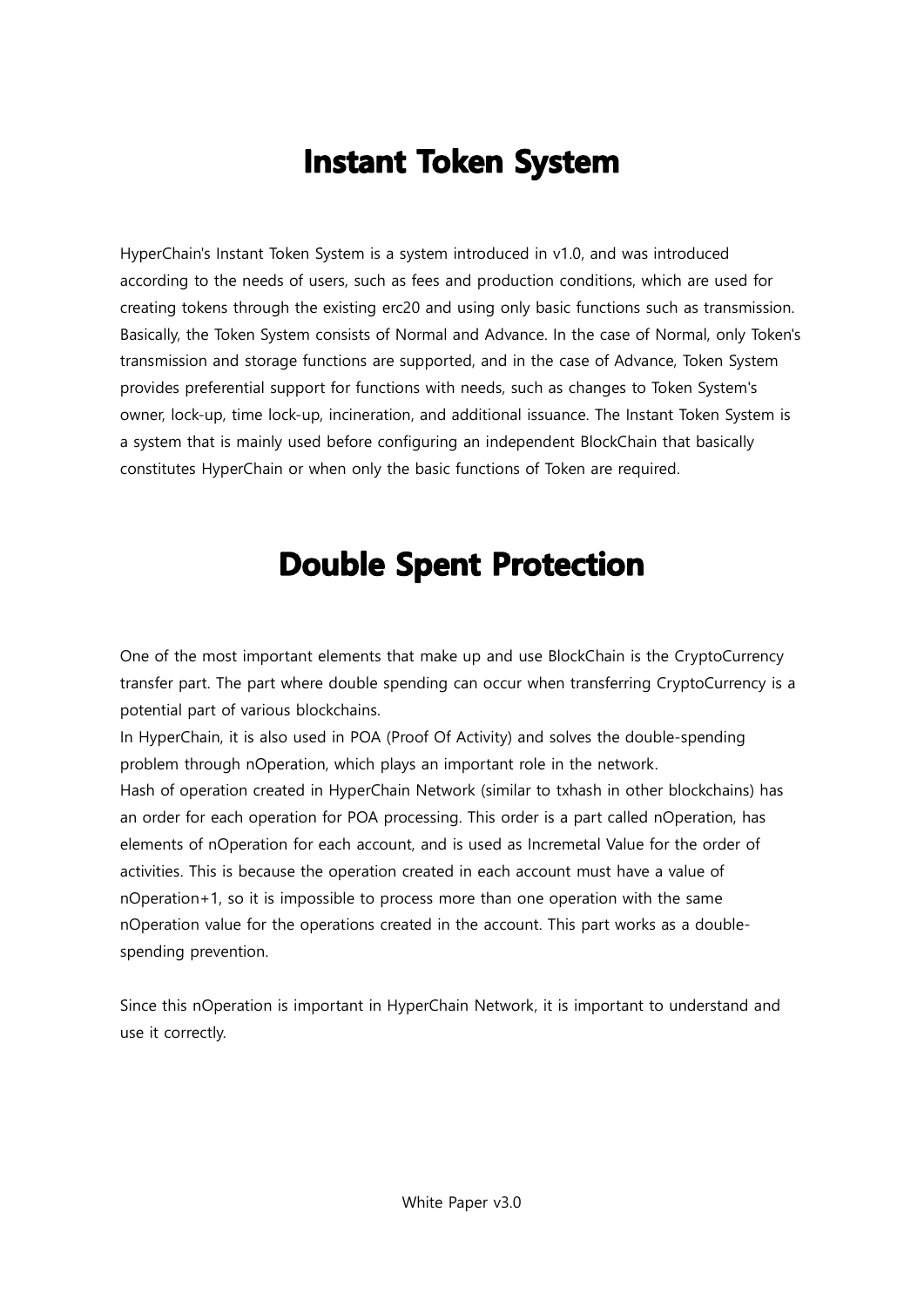# **Operation Hash**

The hashs of operations created in HyperChain Network are configured to include the nOperation mentioned above. The Operation Hash created by the account allows you to know the order of activity in the account.

Operation Hash It consists of 32 bytes and contains the following information.

- 4 bytes are composed of Block Number of Chain. A value of 0 in this part means that there is no information about the block number on which this operation was executed. In other words, if the value is 0, it means that there is no information about the block or it has not been processed as it has been included in the network's mempool (pending operation).
- 4 bytes are composed of the Index Number of the Account that created the Operation. (In case of Multi Operation or Multi Sender, it means the final signer.)
- 4 bytes are composed of the value of nOperation of the previously recorded Account Index Number.
- The remaining 20 bytes are composed of Hash like md160 for Operation Info.

12 bytes excluding hash, which consists of 20 bytes, are each composed of a little endian and mean a hexadecimal value. When an operation is processed, both the operation hash with block information and the operation hash without block information are correct and treated equally.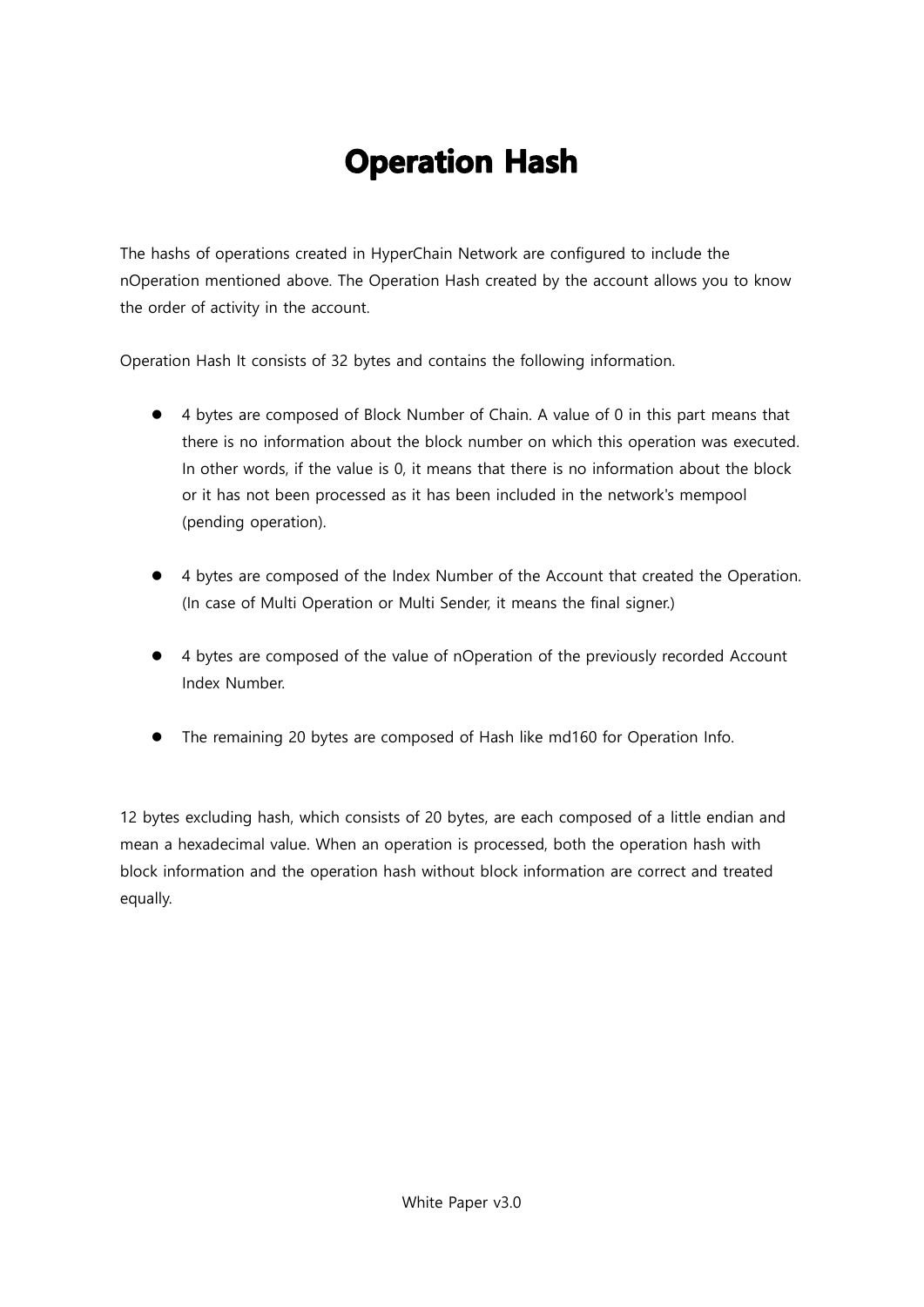### **BlockChain Network Configuration**

BlockChains who want to participate in HyperChain Network have to go through several steps. In HyperChain, this is called nine steps. Each node that proceeds with the configuration can be achieved on its own or with the support of users participating in the HyperChain Network, and is complementary..

Nine Steps consists of the following.

1. Register master node.

In order to register and operate a node, you need to register the wallet address of the master node to participate in. Register your wallet address, prove your possession of SNC, and proceed with lockup. If the requirements are met, you will be given an authorization code for the Network..

2. Master node hardware verification

The hardware that constitutes the master node of the BlockChain Network is inspected and approved if the requirements are met..

3. Super node configuration

Master nodes that have succeeded in all of the preceding procedures must recruit or configure five super nodes to be configured together. Super node also registers wallet address and proves holding of SNC, and as it is configured, it notifies master node of its intention to participate. The master node can approve or reject the super node by receiving the super node's intention to participate, and when there are more than 5 approved super nodes, the configuration process is performed primarily.

4. Super Node Hardware Verification

Hardware verification of the previously requested super nodes is required, and each super node must meet the hardware specifications required by each BlockChain Network, and requests hardware verification from the master node. This also requires confirmation and approval of the master node as described above.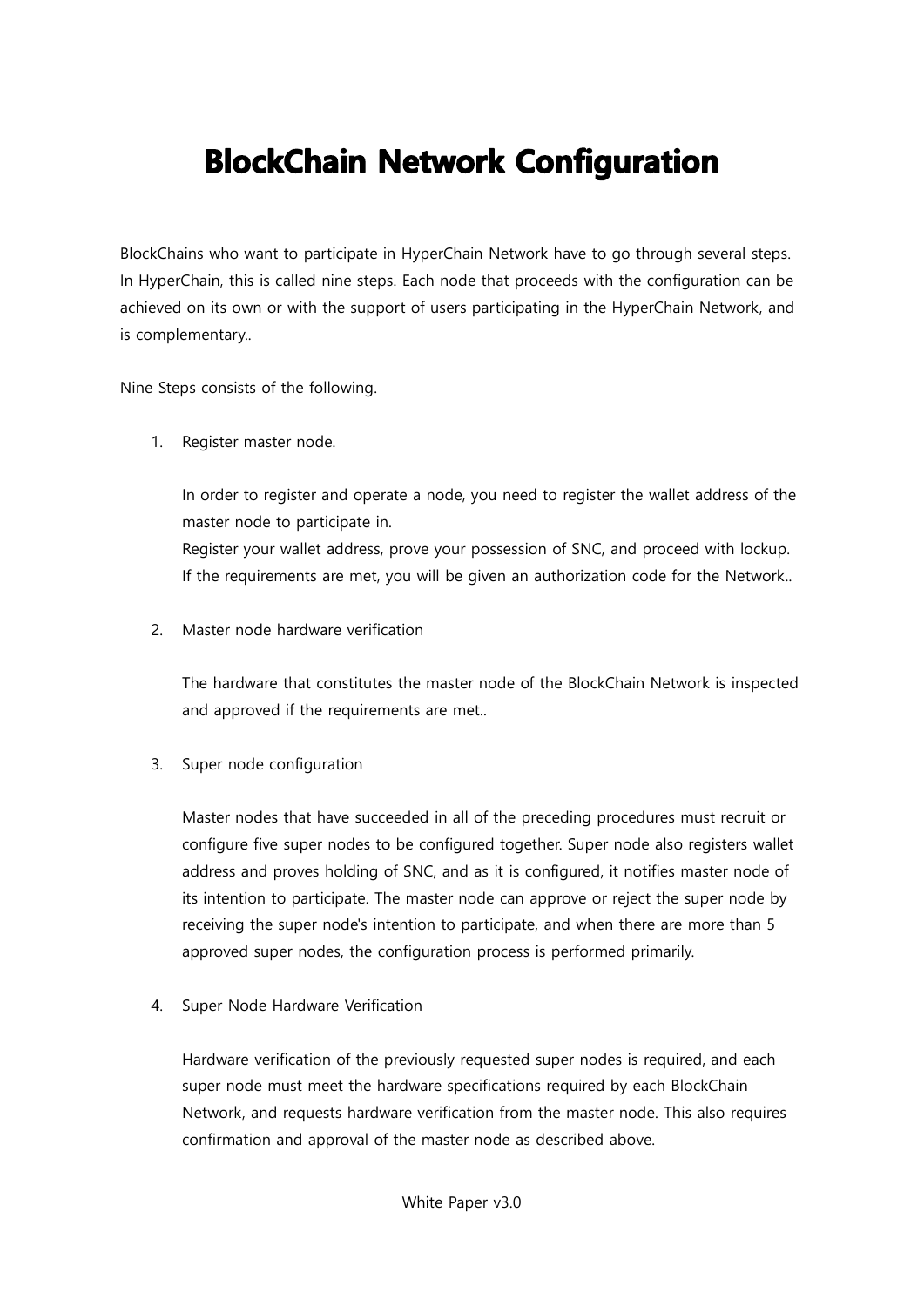#### 5. Standard Node Configuration

The master node and super node must configure the standard node to be configured in the super node. The standard node must consist of 100 standard nodes for each super node.

A standard node does not require hardware verification and consists of a proof of ownership of the SNC and a request for participation by a super node. Super nodes can approve or reject standard nodes that have requested participation.

6. Coin Info registration

Once all nodes to participate with the master node are registered, you must register Coin information to be configured on the BlockChain Network. The registration contents include the method and distribution rate.

7. Node Test

Before actually operating the nodes of the configured BlockChain Network, verification of each hardware that will operate the master and super nodes, and tests such as blocks, transactions, and mining are conducted. The duration of the test can be configured from a minimum of 7 days to a maximum of 30 days.

8. Test Verification

Nodes that have been tested are subject to verification process. If the verification is successful, the actual node operation can start, and mining is also possible.

#### 9. Node Platform Play

BlockChain Network is constituted, and actual operation of Nodes is started based on the progress, and BlockChain Network for an independent purpose is configured and proceeded.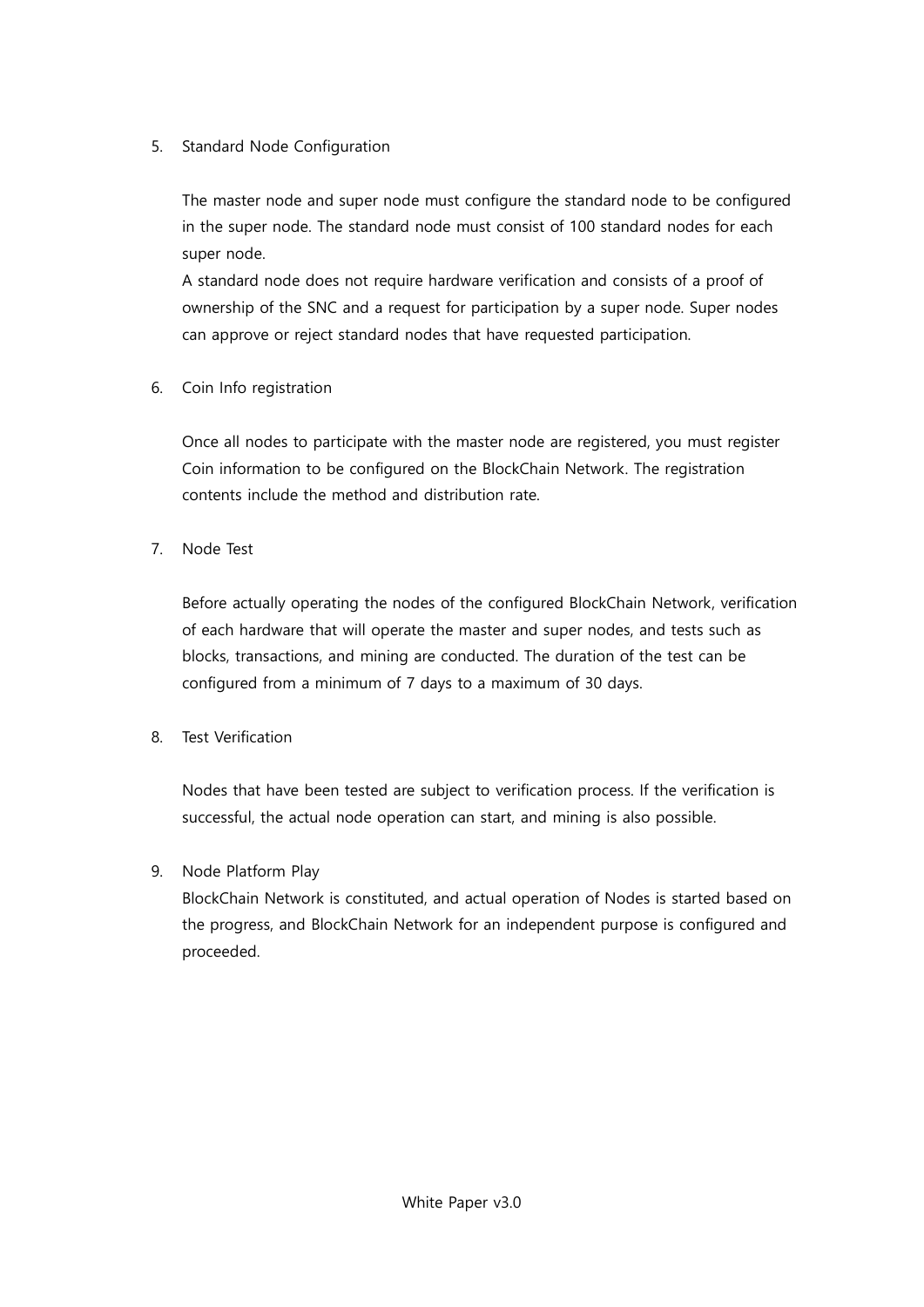# **Block**

Blocks are created independently of each other in HN (HyperChain Network) and BN (BlcokChain Network), SNC in HyperChain Network and Coins set in each network in BlockChain Network are mined. In the HyperChain Network Protocol, as described above, it follows the rules of the HyperChain Network, and in the BlockChain Network, it proceeds according to the rules of the BlockChain. In general, when the master node of BlockChain is started, notification is made on characteristics such as Coin along with the goal of BlockChain Network. In other words, the independent Blockchain Network has an independent block recording system and enables the operation of an independent platform.

# **Cryptographic Integrity**

BlockChain Networks, which constitute HyperChain Networks, will be carried out by sharing the Crypto Current system in addition to the platform suitable for each BlockChain system. The factor that makes this possible is the account storage described above. Account Storage plays an important role in preserving the cryptographic integrity of the entire BlockChain, because Account Storage organizes and contains the actions of actions created by the block. The BlockHeader of HyperChain Network is processed by including the Hash of Account Storage.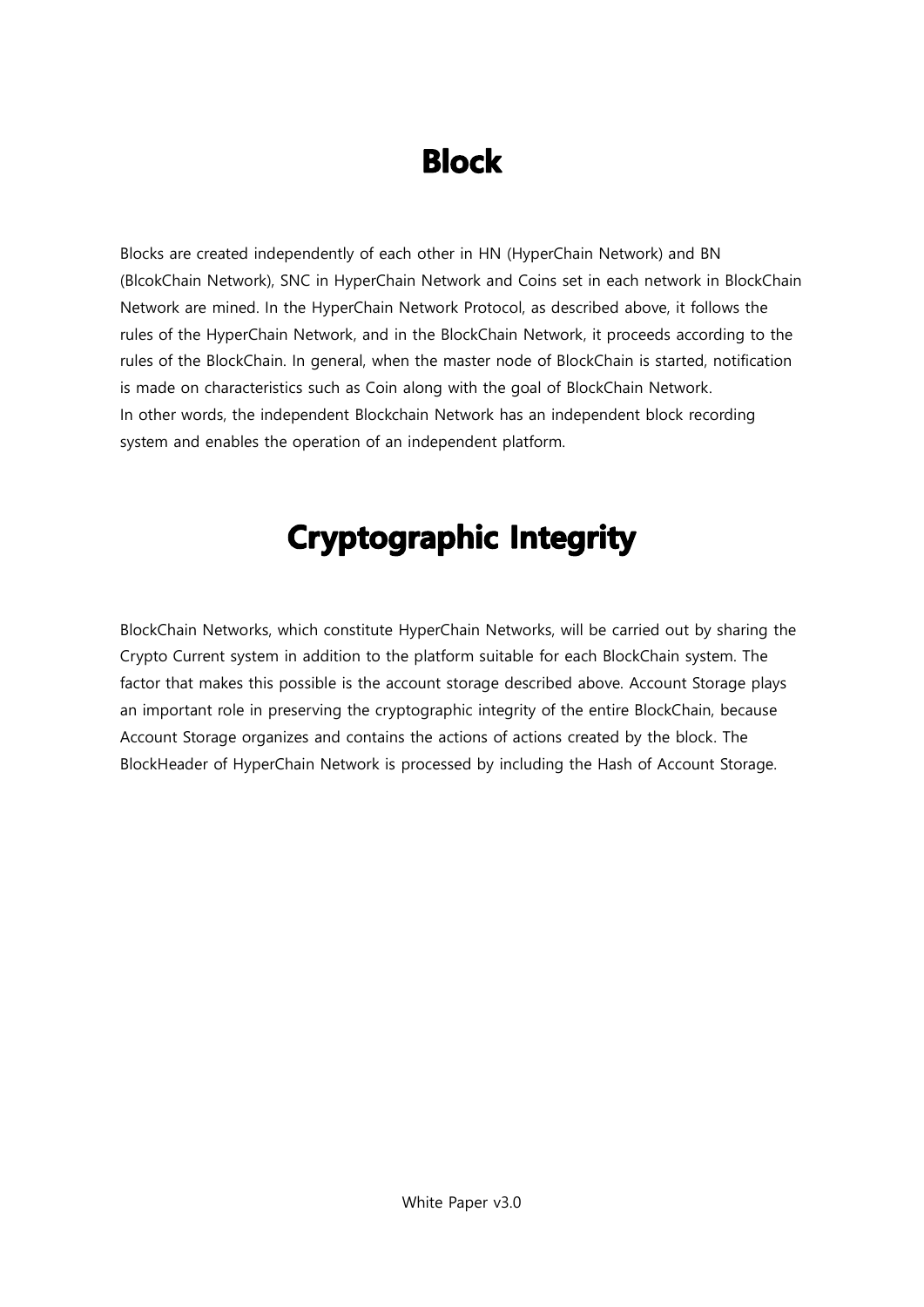### **Important Notes**

#### Disclaimer of liability

To the maximum extent permitted by the applicable laws, regulations and rules, HyperChain Team shall not be liable for any indirect, special, incidental, consequential or other losses of any kind, in tort, contract or otherwise (including but not limited to loss of revenue, income or profits, and loss of use or data), arising out of or in connection with any acceptance of or reliance on this Whitepaper or any part thereof by you.

#### No representations and warranties

HyperChain Team does not make or purport to make, and hereby disclaims, any representation, warranty or undertaking in any form whatsoever to any entity or person, including any representation, warranty or undertaking in relation to the truth, accuracy and completeness of any of the information set out in this Whitepaper.

#### Representations and warranties by you

By accessing and/or accepting possession of any information in this Whitepaper or such part thereof (as the case may be), you represent and warrant to HyperChain Team as follows :

- You agree and acknowledge that SNC does not constitute securities, units of collective investment schemes, or other capital market instruments or equivalent instruments respectively defined under the SFA or other regulated instruments of any jurisdiction..
- You agree and acknowledge that this White Paper does not constitute a prospectus or offer document and is not intended to constitute an offer of securities, units of a collective investment scheme or other capital market instruments, respectively, as defined in accordance with the SFA. Recommendation or solicitation of any equivalent or other regulated product or investment in any jurisdiction, and you are not obligated to enter into any contract or binding legal commitment, and you shall not accept digital tokens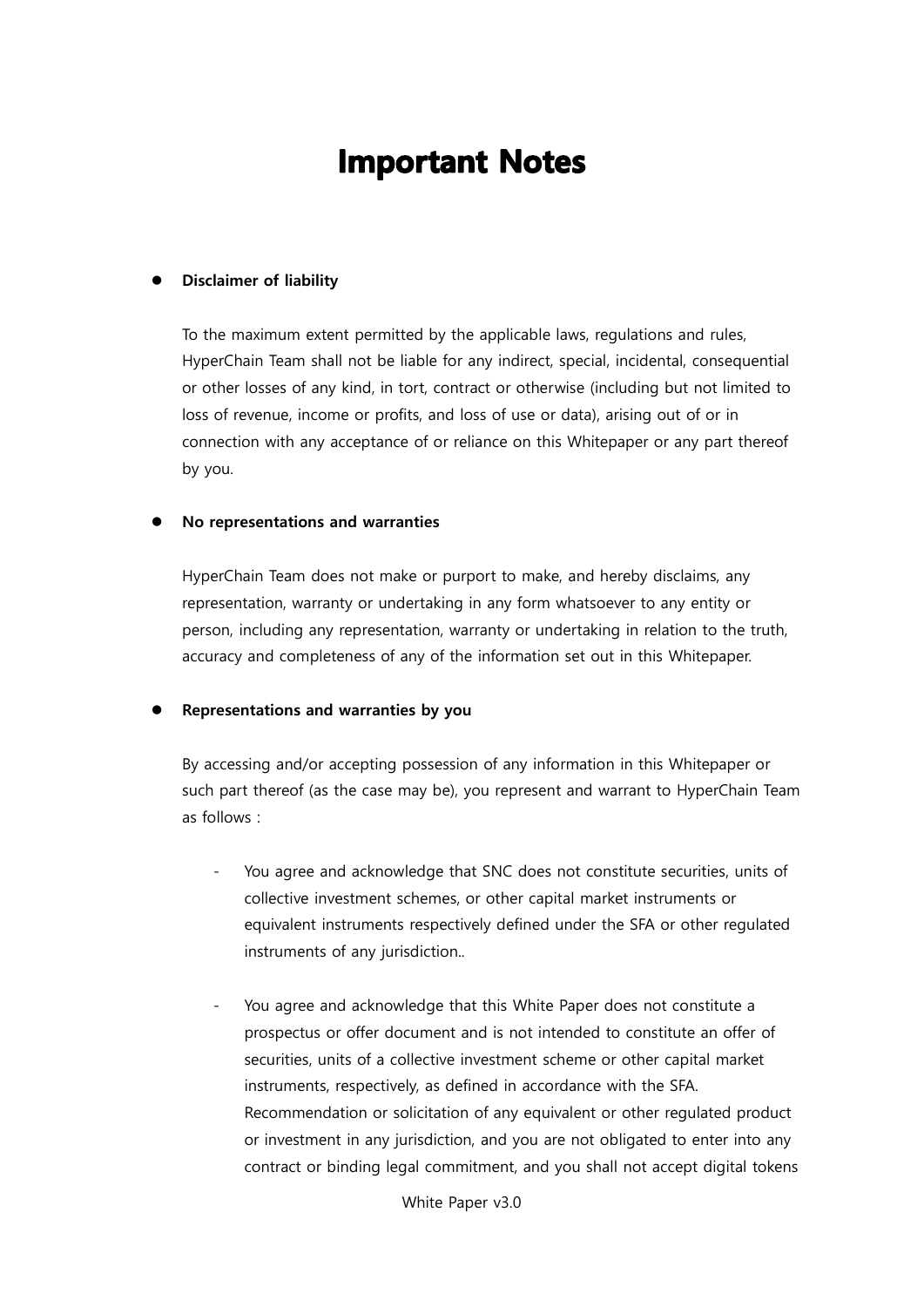or any other payment method on the basis of this white paper.

- You agree and acknowledge that SNC will not be construed, classified or treated as providing any recipient or buyer an opportunity to participate or receive any profit, income, or other payment or return arising out of or in connection with HyperChain.
- You acknowledge that no regulatory authority has investigated or approved the information set forth in this white paper and has not or will not take any action pursuant to any law, regulatory requirement or rule regarding the publication, distribution or dissemination of this white paper. dissemination of this Whitepaper to you does not imply that the applicable laws, regulatory requirements or rules have been complied with:
- Distribution or dissemination of this white paper, part or copy, or your acceptance of it is not prohibited or restricted by applicable laws, regulations, or rules in your jurisdiction, and where any restrictions related to ownership apply, you shall comply with all such restrictions at your own expense.
- You have a basic understanding of cryptocurrency, blockchain-based software systems, blockchain technology, and smart contract technology's operation, functionality, use, storage, transmission mechanisms, and other material characteristics.
- You fully recognize and understand that there are risks related to cryptocurrency exchange and its business and operation when you want to purchase SNC.
- In addition, HyperChain Team is not responsible for updating future forecast statements or publicly announcing amendments to future forecast statements to reflect future developments, events, or situations, even if new information is provided or other events occur in the future..
- Please note that this Whitepaper is also only a work in progress and the information in this Whitepaper is current only as of the date on the cover hereof. HyperChain Team reserves the right to update the Whitepaper from time to time.